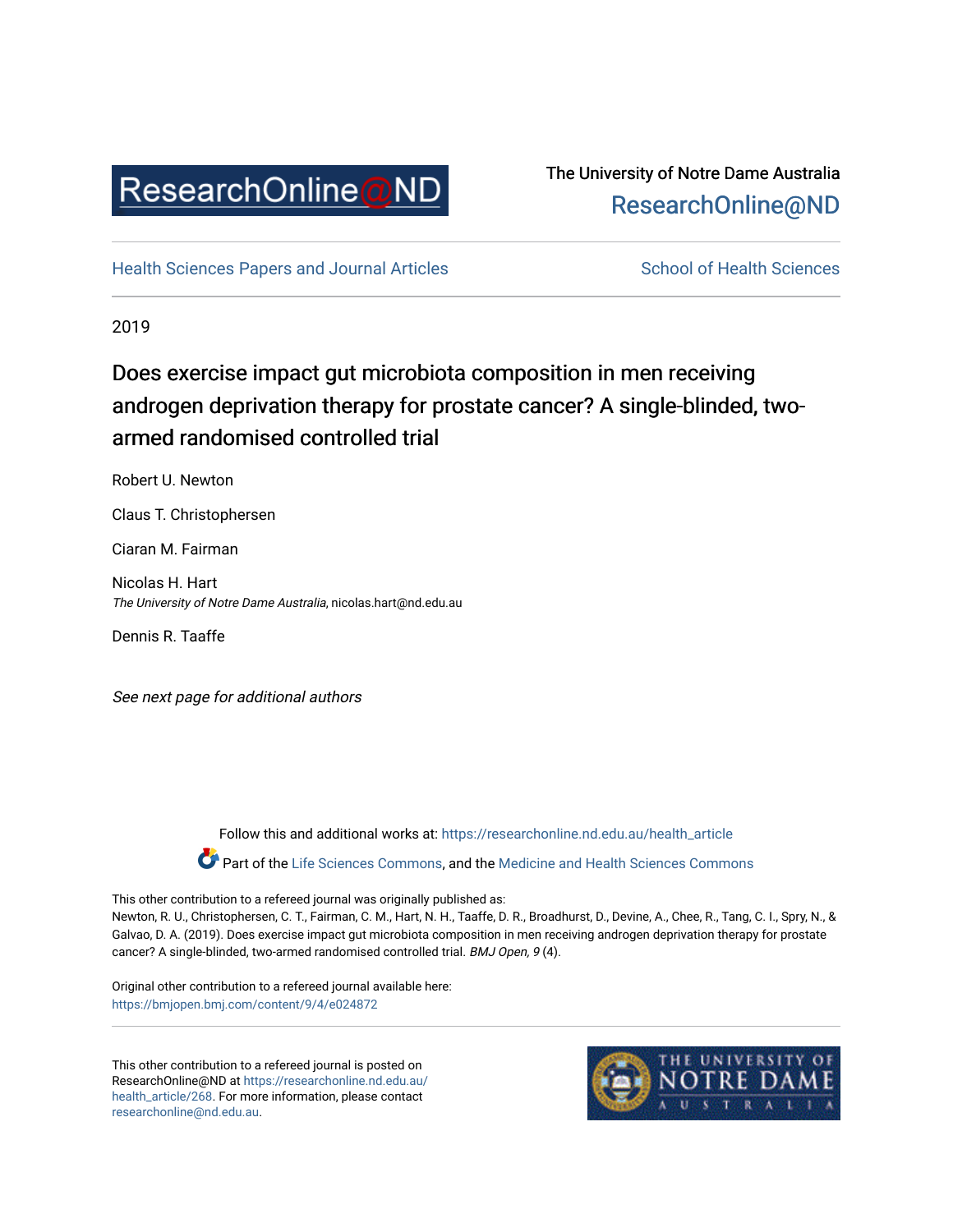## Authors

Robert U. Newton, Claus T. Christophersen, Ciaran M. Fairman, Nicolas H. Hart, Dennis R. Taaffe, David Broadhurst, Amanda Devine, Raphael Chee, Colin I. Tang, Nigel Spry, and Daniel A. Galvao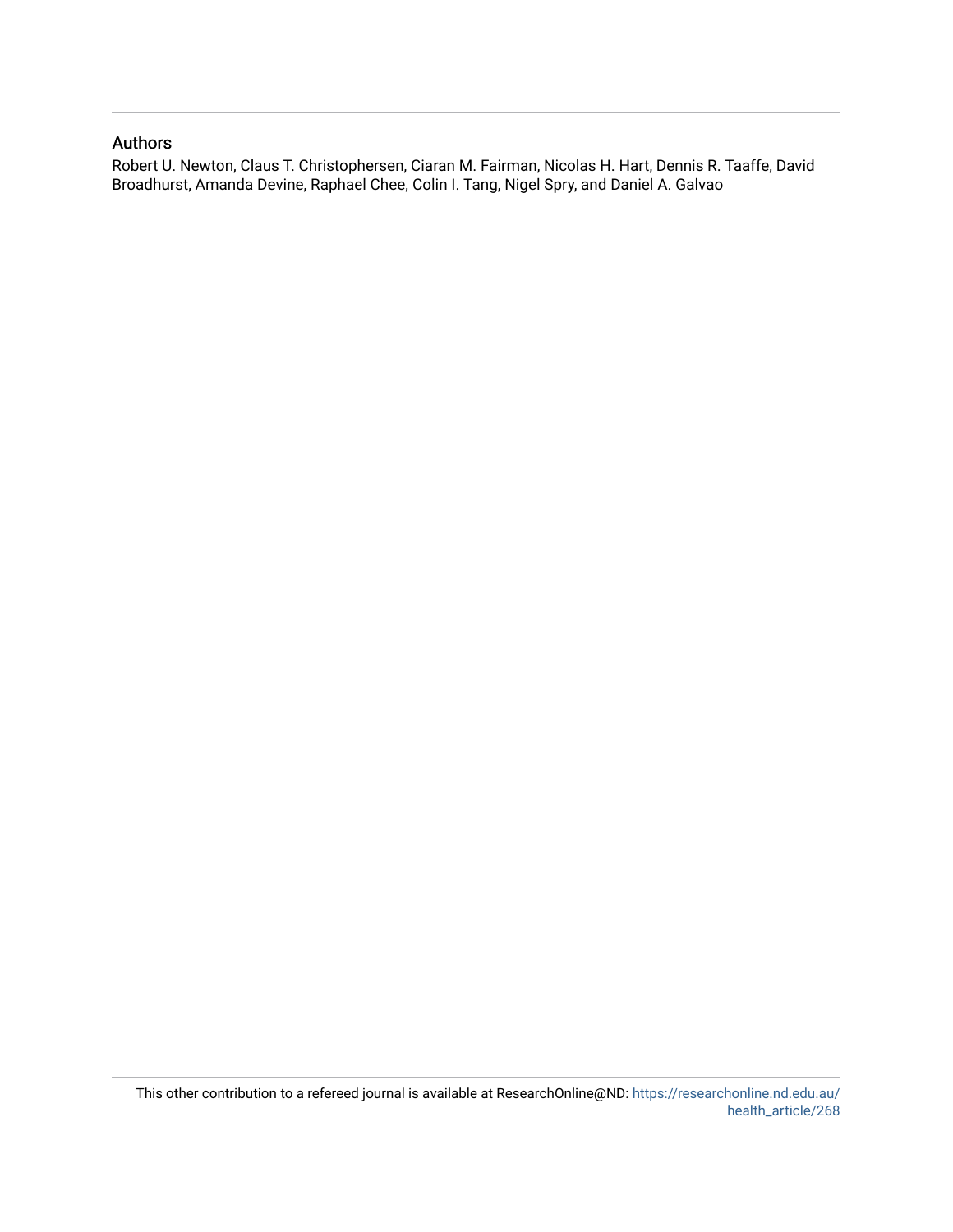This is an Open Access article distributed in accordance with the Creative Commons Attribution-Non Commercial 4.0 International (CC BY-NC 4.0) license, which permits others to distribute, remix, adapt, build upon this work non-commercially, provided the original work is properly cited and the use is non-commercial. See[: https://creativecommons.org/licenses/by-nc/4.0/](https://creativecommons.org/licenses/by-nc/4.0/)

This article originally published in *BMJ Open* available at:<https://bmjopen.bmj.com/content/9/4/e024872>

No changes have been made to this article.

Newton, R.U., Christophersen, C.T., Fairman, C.M., Hart, N.H., Taaffe, D.R., Broadhurst, D., Devine, A., Chee, R., Tang, C.I., Spry, N., and Galvao, D.A. (2019) Does exercise impact gut microbiota composition in men receiving androgen deprivation therapy for prostate cancer? A single-blinded, two-armed, randomized controlled trial. *BMJ Open, 9*(4). doi: 10.1136/bmjopen-2018-024872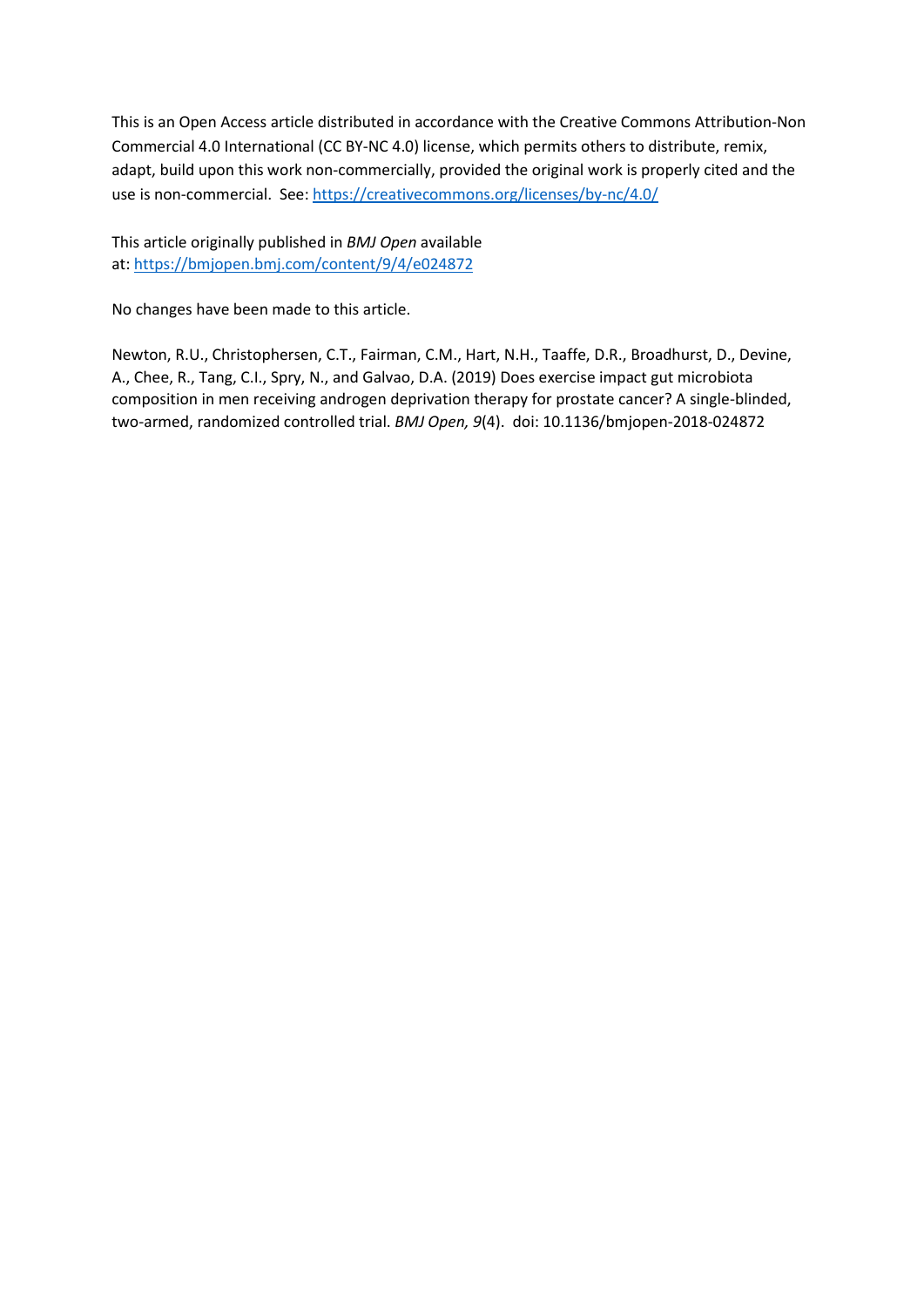# **BMJ Open Does exercise impact gut microbiota composition in men receiving androgen deprivation therapy for prostate cancer? A single-blinded, two-armed, randomised controlled trial**

RobertU Newton[,](http://orcid.org/0000-0001-8834-9669)  $0^{1,2,3}$  Claus T Christophersen,  $0^{3,4}$  Ciaran M Fairman,  $0^{1,3}$ Nicolas H Hart[,](http://orcid.org/0000-0003-2794-0193) $\frac{1,3,5}{2}$  $\frac{1,3,5}{2}$  $\frac{1,3,5}{2}$  Dennis R Taaffe,  $\frac{1,2,3}{2}$  David Broadhurst,  $\frac{6,7}{2}$ AmandaDevine,  $^{\textcircled{\tiny 3,7}}$  Raphael Chee,  $^{1,3,8}$  Colin I Tang,  $^9$  Nigel Spry,  $^{\textcircled{\tiny 1,3,8}}$ DanielA Galvão<sup>® [1](http://orcid.org/0000-0001-6978-6249),3</sup>

#### **To cite:** Newton RU,

Christophersen CT, Fairman CM, *et al*. Does exercise impact gut microbiota composition in men receiving androgen deprivation therapy for prostate cancer? A single-blinded, two-armed, randomised controlled trial. *BMJ Open* 2019;9:e024872. doi:10.1136/ bmjopen-2018-024872

► Prepublication history for this paper is available online. To view these files, please visit the journal online [\(http://dx.doi.](http://dx.doi.org/10.1136/bmjopen-2018-024872) [org/10.1136/bmjopen-2018-](http://dx.doi.org/10.1136/bmjopen-2018-024872) [024872\)](http://dx.doi.org/10.1136/bmjopen-2018-024872).

Received 19 June 2018 Revised 15 January 2019 Accepted 26 February 2019



© Author(s) (or their employer(s)) 2019. Re-use permitted under CC BY-NC. No commercial re-use. See rights and permissions. Published by BMJ.

For numbered affiliations see end of article.

Correspondence to Professor Robert U Newton; r.newton@ecu.edu.au

# **ABSTRACT**

Introduction A potential link exists between prostate cancer (PCa) disease and treatment and increased inflammatory levels from gut dysbiosis. This study aims to examine if exercise favourably alters gut microbiota in men receiving androgen deprivation therapy (ADT) for PCa. Specifically, this study will explore whether: (1) exercise improves the composition of gut microbiota and increases the abundance of bacteria associated with health promotion and (2) whether gut health correlates with favourable inflammatory status, bowel function, continence and nausea among patients participating in the exercise intervention.

Methods and analysis A single-blinded, two-armed, randomised controlled trial will explore the influence of a 3-month exercise programme (3 days/week) for men with high-risk localised PCa receiving ADT. Sixty patients will be randomly assigned to either exercise intervention or usual care. The primary endpoint (gut health and function assessed via feacal samples) and secondary endpoints (self-reported quality of life via standardised questionnaires, blood biomarkers, body composition and physical fitness) will be measured at baseline and following the intervention. A variety of statistical methods will be used to understand the covariance between microbial diversity and metabolomics profile across time and intervention. An intention-to-treat approach will be utilised for the analyses with multiple imputations followed by a secondary sensitivity analysis to ensure data robustness using a complete cases approach.

Ethics and dissemination Ethics approval was obtained from the Human Research Ethics Committee of Edith Cowan University (ID: 19827 NEWTON). Findings will be reported in peer-reviewed publications and scientific conferences in addition to working with national support groups to translate findings for the broader community. If exercise is shown to result in favourable changes in gut microbial diversity, composition and metabolic profile, and reduce gastrointestinal complications in PCa patients receiving ADT, this study will form the basis of a future phase III trial.

### Strengths and limitations of this study

- ► This trial comprises a comprehensive analysis of gut microbiome in individuals with prostate cancer, addressing a significant and increasingly emergent issue in this area.
- ► A two-armed, randomised controlled trial design to examine proof of concept and provide effect sizes to design subsequent appropriately powered trials.
- ► Lack of follow-up past 13 weeks prohibits any assessment of sustainability of effects.
- ► The inclusion criteria prevent generalisability to the other types of cancer.
- ► Diet and physical activity (outside of the intervention) will not be tracked and are limitations of the current design.

Trial registration number ANZCTR12618000280202.

#### **INTRODUCTION**

Gut microbiota play a fundamental role in protection from pathogens, in the induction and function of the immune system and in the promotion of digestion and absorption of dietary nutrients for energy production.<sup>12</sup> Indeed, perturbations of the composition and function of gut microbiota can cause gastrointestinal (GI) complications, and contribute to the pathogenesis of metabolism and disease processes such as inflammation, infection and tumours. $3-6$ 

Androgen deprivation therapy (ADT) is extensively used as a neoadjuvant, adjuvant and/or standalone treatment for men with prostate cancer  $(PCa);$ <sup>[6](#page-9-2)</sup> however, survivors are burdened with persistent adverse effects of ADT including GI complications. $7-11$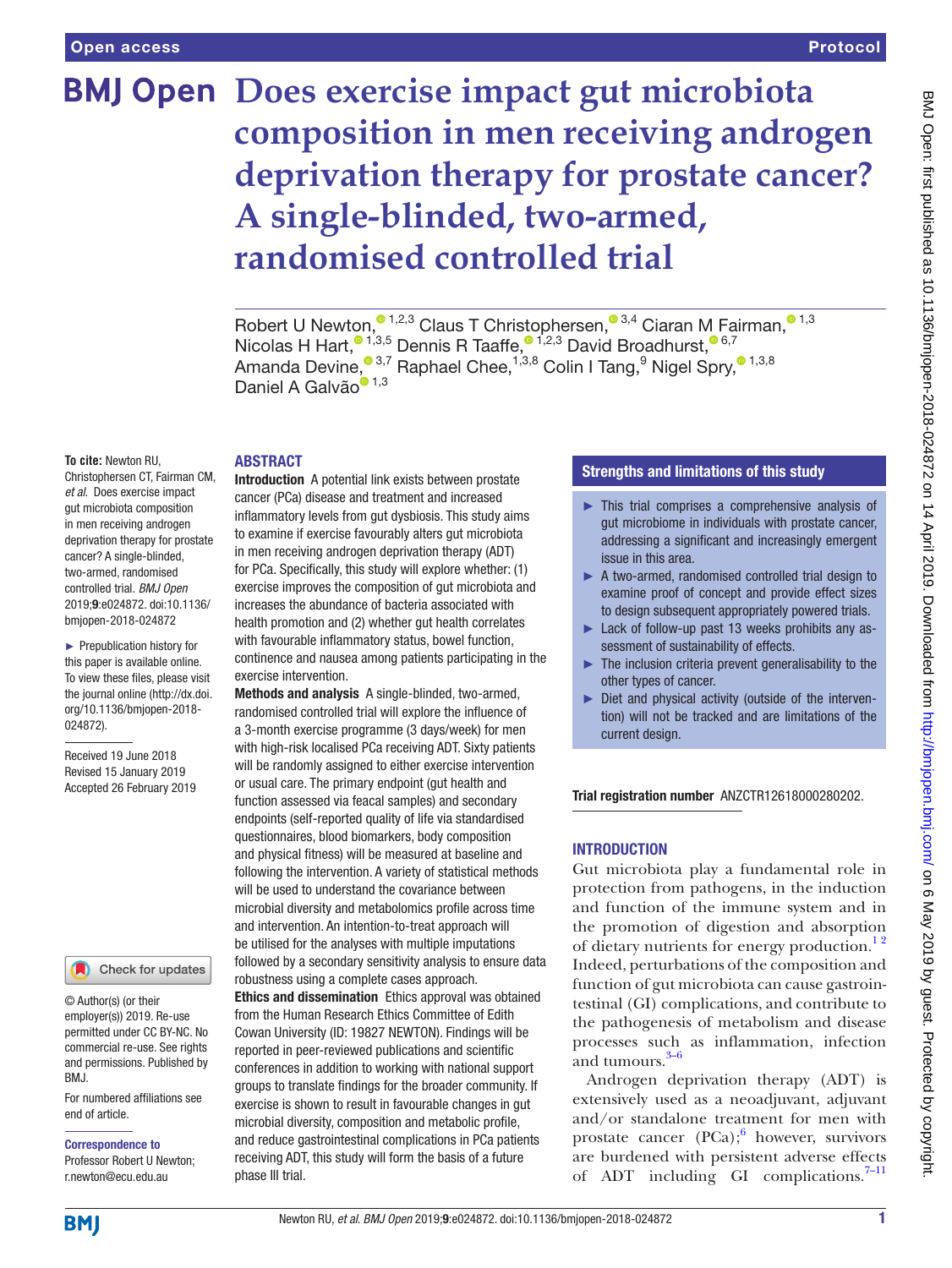Despite a paucity of research into the mechanisms associated with GI diseases in PCa survivors, it is hypothesised that a dysbiotic composition of the gut microbiome may mediate negative outcomes of GI complications associated with  $\overline{P}$ Ca.<sup>12–15</sup> Indeed, results from murine models demonstrate that castration and antiandrogens can affect the composition of gut microbiota.<sup>[16 17](#page-10-0)</sup> The complex, dynamic interaction between sex hormones and gut microbiome is still poorly understood.<sup>18</sup> Nevertheless, Markle *et al*<sup>19</sup> demonstrated that elevated levels of testosterone in female mice results in favourable changes in microbiota, metabolomics and inflammation, lending potential support for the role of ADT in adverse changes to gut microbiota.<sup>19 20</sup> To address gut dysbiosis, especially for those with cancer, recent interventions have focused on the use of probiotics or prebiotics to alleviate symp-toms,<sup>[2](#page-9-5)</sup> indicating that the manipulation of gut microbiota could be a viable therapeutic strategy for men with PCa.<sup>21</sup> 22

Perhaps unsurprisingly, emerging evidence indicates that exercise may exert a positive effect on gut microbial composition.<sup>2 23</sup> In non-cancer cohorts, a link between exercise and gut microbial diversity, composition and beneficial metabolite production has been illustrated.<sup>24 25</sup> Of note, the ratio of Firmicutes to Bacteroidetes phyla is of particular importance, with obese individuals having a higher Firmicutes to Bacteroidetes ratio which is indicative of poorer gut health. $26 27$  Importantly, it has been consistently demonstrated that men on ADT experience considerable unfavourable shifts in body composition, indicated by a significant loss of lean body mass coupled with an increase in fat mass[.28–30](#page-10-6) Consequently, men on ADT may be at a heightened risk for this altered ratio of Firmicutes to Bacteroidetes. The shift in relative abundances of these phyla is suggested to result in an increased ability to harvest energy from food and promote low-grade inflammation[.31](#page-10-7) Whereas, a microbiota in homeostasis and the presence of *Lactobacillus* and *Bifidobacterium* can exert anti-inflammatory effects at local and systemic levels, indicating a potential link between the gut microbiota health and inflammatory status.<sup>[32](#page-10-8)</sup>

Metabolites are molecules that have critical roles in cellular metabolism, energy production and storage, apoptosis and signal transduction, and are affected by diet, exercise and gut microbiota among others. Indeed, the metabolomic profile has been suggested to be indicative of disease state in cancer and identified as a potential biomarker of the development and progression of PCa.<sup>33</sup> Consequently, an exploration of the relationships between changes in gut microbiota composition, metabolomic profile, inflammatory status and bowel function could have important clinical implications through enhancing positive exercise-induced effects on these outcomes through the manipulation of the composition of gut microbiota. Although the potential for exercise to modulate gut microbiota is promising, a paucity of research in the area exists, particularly in individuals at risk for gut dysbiosis. As such, no prior investigation has

been conducted to determine whether gut microbiota composition is influenced by exercise in PCa survivors.<sup>[34](#page-10-10)</sup>

The aim of this exploratory study is to determine the effect of exercise medicine on gut microbiota and its metabolome in men receiving ADT for PCa. Specifically, we will explore whether: (1) exercise improves composition of the gut microbiota and increases abundance of health-promoting bacterial species, thereby driving an advantageous faecal metabolomic profile and (2) improved gut health correlates with favourable inflammatory status, bowel function, continence, nausea and appetite among patients participating in the exercise intervention. It is hypothesised that the exercise programme will result in favourable changes in the composition of gut microbiota, and that these changes will be correlated with improvements in inflammatory status, bowel function and other GI issues. This study will serve to provide a better understanding of whether the gut microbiota and its metabolites can be modulated by exercise as a potential therapeutic target that can be offered for PCa patients on ADT.

## **METHODS**

#### Study design

This is a single-blinded (investigators blinded to group allocation), randomised controlled trial, designed to measure the impact of a supervised exercise medicine intervention on gut microbiota and its metabolome of PCa patients receiving ADT. An 'exercise' group will receive a 12-week supervised exercise programme comprising aerobic and resistance exercise undertaken three times per week. A 'usual care' group will continue to receive usual medical care during the trial. The usual care group will be offered an exercise programme following their control period to minimise study contamination and to reduce patient withdrawal and loss to follow-up.

#### **Participants**

Sixty men (n=60) with high-risk localised PCa, defined by the National Comprehensive Cancer Network as T3a disease, Gleason ≥8 or prostate- specific antigen (PSA)  $\geq 20$ ,<sup>35</sup> who are currently on ADT (and expected to remain on ADT for the next 3months) are eligible to enrol in this study and will be randomised to exercise or usual care. ADT can be achieved with either luteinising hormone-releasing hormone (LHRH) agonists or LHRH antagonists, or a combination of the two. It is also acceptable for patients to receive no >4 weeks of antiandrogen at the initiation of their ADT to prevent flare from testosterone surge. Patients must be on continuous ADT during the study period.

Participants will be excluded if they have any nodal, visceral or bone metastases (N1 or M1 disease); are being treated for other cancers; previously received or currently receiving chemotherapy; currently receiving radiation therapy or any non-approved experimental therapies; and/or previously had any prior GI surgery. Patients will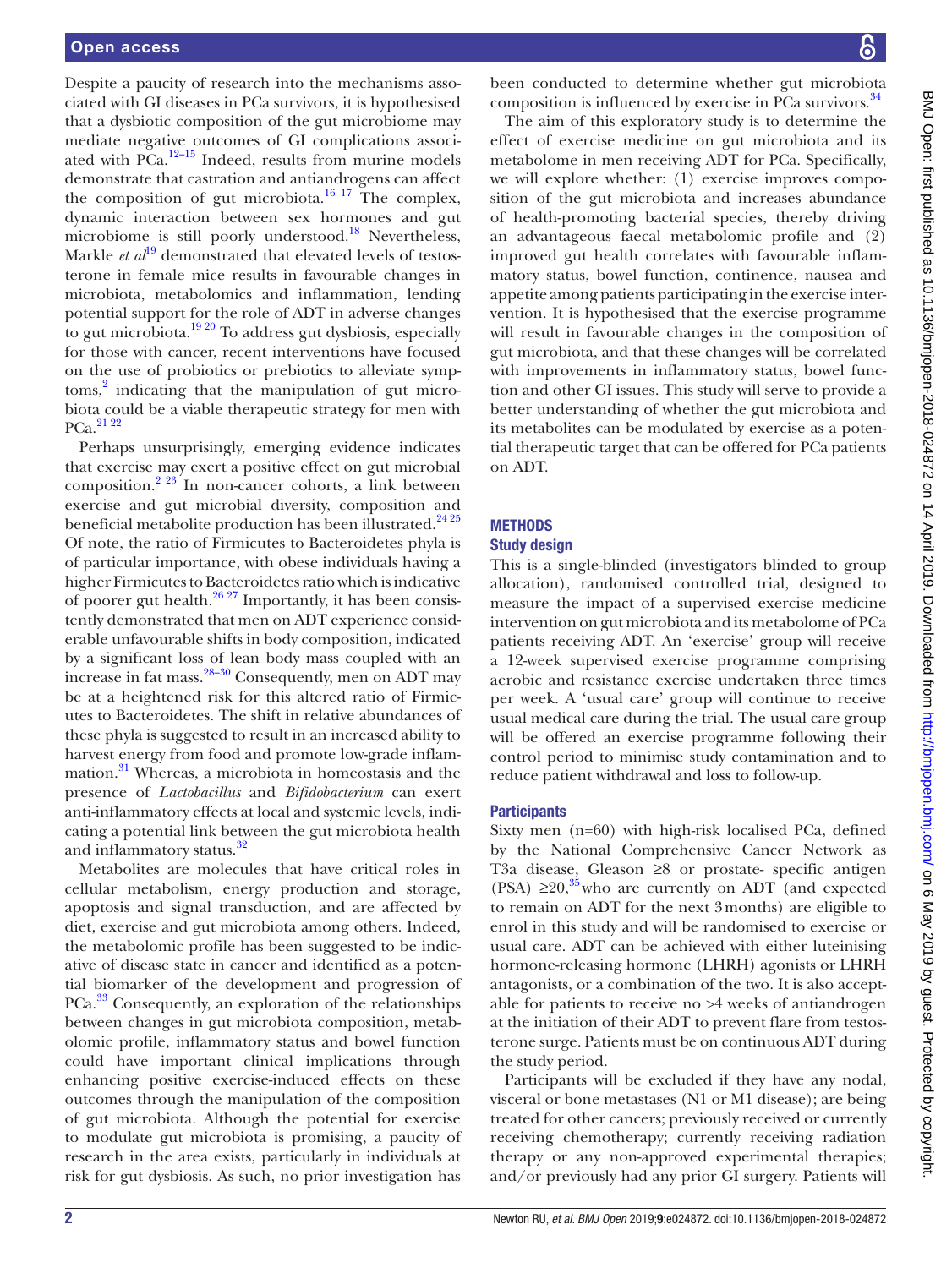also be excluded if they have taken antibiotics, prebiotics, probiotics, nutritional or ergogenic compliments or supplements within 3 months prior to study enrolment; have recently had a prostatectomy, orchiectomy or received radiation therapy within 12 months prior to study enrolment; have any physical, mental or other contraindications to exercise; and/or cannot (or have difficulty) understanding English. Participants will be excluded if they currently engage in regular, structured physical activity (aerobic or resistance training for two or more times per week in the previous 3 months). All participants must receive medical clearance from their managing physician to be eligible to enrol. Additionally, all participants will be asked to provide informed consent prior to the start of any study activities.

#### **Recruitment**

Men with localised or locally advanced PCa, who are currently receiving ADT, will be recruited by invitation of their attending specialist (ie, urologist or radiation oncologist), who will provide clinically eligible patients with a study information sheet and referral to the study coordinator. If patients are interested in participation, and their eligibility is confirmed, they will receive an informed consent document to read and sign in the presence of a study investigator and/or clinical research coordinator prior to completing baseline measures and randomisation. [Figure](#page-5-0) 1 outlines the process of referrals, recruitment and enrolment in the trial.

#### Randomisation

PCa patients will be randomly allocated in a ratio of 1:1 to two study arms: exercise or usual care, stratified by age ( $\leq 60$  and  $> 60$  years), time on ADT ( $\leq 6$  and  $> 6$ months) and prior prostatectomy or radiation therapy (Yes and No) for approximate balance between groups in order to mitigate confounding factors pertaining to variations due to ageing (ie, differences in physical function, sarcopenia, osteopenia and osteoporosis) and to account for variations in treatment. All patients will be required to be on ADT prior to, and during the study, as per standard of care for this patient population. A research officer with no patient contact will be responsible for the randomisation of patients into groups using a computer-generated random assignment programme. Study investigators and the exercise physiologists conducting testing procedures will be blinded to group allocation. Only exercise physiologists who are not part of the research team will be permitted to deliver the exercise intervention to participants in order to maintain integrity of the blinding process.

#### **Measurements**

[Table](#page-6-0) 1 outlines the primary and secondary endpoints that will be undertaken at baseline (week 0) and postintervention (week 13). All procedures and assessment tools have proven validity and reliability and are used widely throughout clinical research.



<span id="page-5-0"></span>Figure 1 Consolidated Standards of Reporting Trials diagram.

#### Primary endpoint

#### Gut health and dysbiosis

Gut health will be assessed through the provision of a 24-hour collection of stool sample(s), subsequently examined and analysed for microbial composition (using bacterial DNA), bacterial metabolites and for faecal calprotectin. Briefly, participants will be provided with a 24-hour collection kit for collection of all bowel movements within that time. The kit includes a high-performance cooler bag (Techni Ice), two gel ice packs (Techni Ice), collection bags, Bristol stool chart to classify stool and instructions. The cooler bag has been tested in our laboratory to maintain temperature at 4°C for 24–36hours, and 4°C has been shown to not significantly alter faecal microbiota diversity or composition. $36$  In addition, we have also showed that there is no significant difference in faecal short-chain fatty acid (SCFA) levels between cool temperature storage and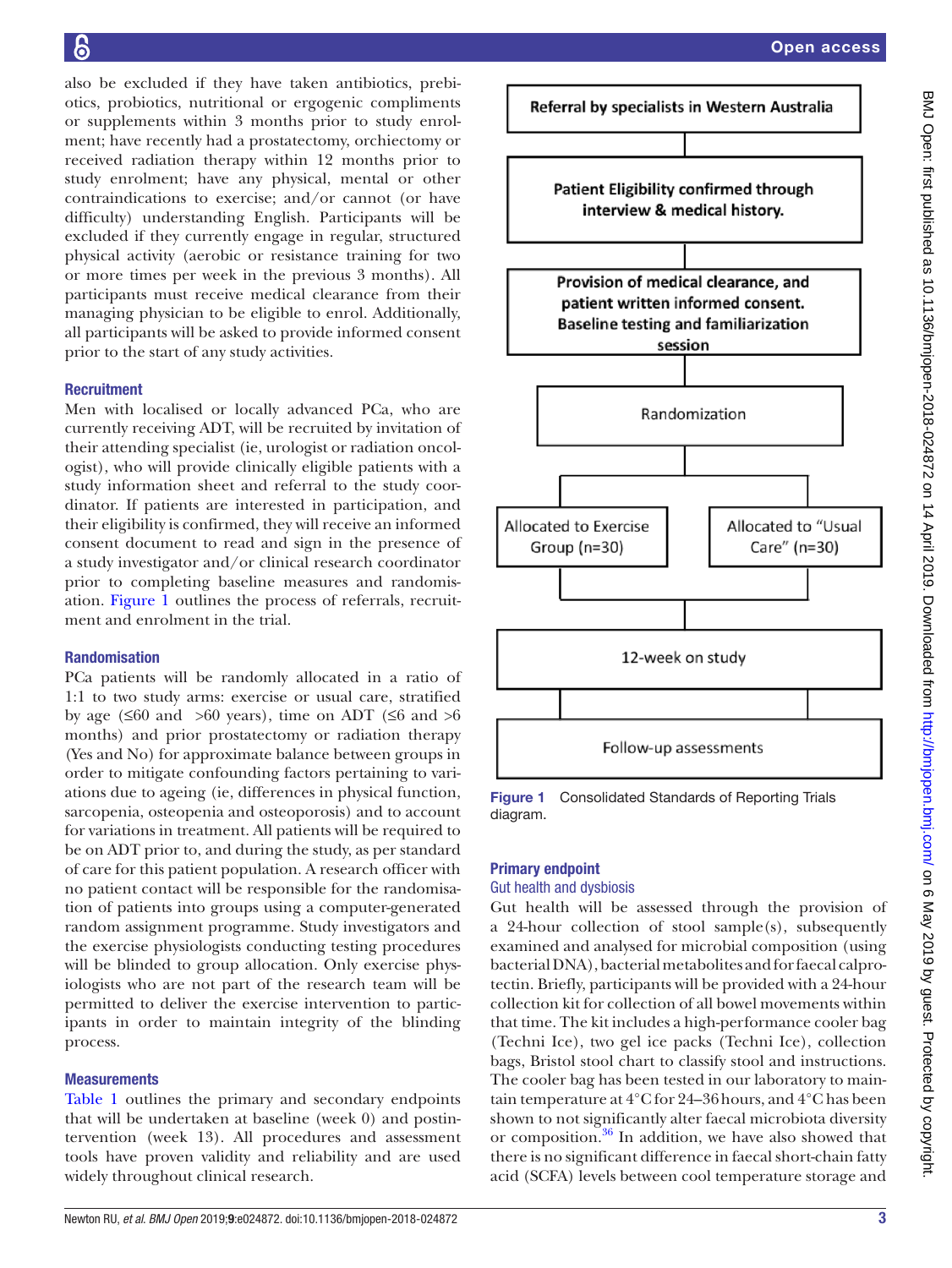<span id="page-6-0"></span>

| Schedule of assessments at baseline and<br>Table 1<br>postintervention |                 |                         |
|------------------------------------------------------------------------|-----------------|-------------------------|
| <b>Measures</b>                                                        | <b>Baseline</b> | <b>Postintervention</b> |
| <b>Medical history</b>                                                 | $\mathsf{x}$    |                         |
| Gut health (24-hour stool sample)                                      | x               | x                       |
| Dietary behaviour (DQES)                                               | X               | $\mathsf{x}$            |
| <b>Blood biomarkers</b>                                                | x               | X                       |
| Cancer-specific quality of life                                        |                 |                         |
| EORTC-QLQ-C30                                                          | x               | x                       |
| EORTC-PR-25                                                            | $\mathsf{x}$    | $\mathsf{x}$            |
| Body composition (DXA)                                                 | x               | X                       |
| Muscle strength (1RM)                                                  | $\mathsf{x}$    | $\mathsf{x}$            |
| Aerobic fitness (400 m)                                                | x               | x                       |
| <b>Physical function tests</b>                                         | $\mathsf{x}$    | $\mathsf{x}$            |

DQES, Dietary Questionnaire for Epidemiological Studies; EORTC-QLQ-C30, European Organisation for Research and Treatment of Cancer Quality of Life Questionnaire Core 30; EORTC-PR-25; EORTC-Prostate Cancer Module 25; 1RM, one-repetition maximum.

immediate freezing of the stool sample at −20°C (data not shown). Samples will be returned to the laboratory within 12–24hours following collection and stored at −80°C in a biomedical freezer (Forma 88700 ULT; Thermo Fisher Scientific, Waltham, Massachusetts , USA) until they are homogenised (combined if >1sample over the 24hours) and partitioned into aliquots for analysis.

To extract microbial DNA, samples will be lysed using both mechanical and enzymatic breakdown of the bacterial cell membranes and the DNA extracted using the QIAamp PowerFecal DNA kit (Qiagen; Hilden, Germany). Microbiome signatures will be generated using the Illumina MiSeq platform using barcoded primer, V4 (515–806). Quality control samples are included in the analysis from sample collection to sequence analysis and all samples will be individually screened for PCR efficiency prior to building sequence libraries. For building the sequence libraries, a PCR-free ligation protocol will be deployed with sample barcodes that are never reused in our laboratory. Samples will be sequenced to a depth of minimum 30000 reads, which is sufficient to identify microbes to a genus/species level. Quantitative polymerase chain reaction (qPCR) will be used to verify shifts observed in the sequence data and will therefore be determined postanalysis of the 16S rRNA gene data. This will provide a detailed picture of longitudinal changes in gut microbial community structure with treatment and following exercise.

Sequence read quality will be initially assessed with quality control software (FASTQC, [https://www.bioinfor](https://www.bioinformatics.babraham.ac.uk/projects/fastqc/)[matics.babraham.ac.uk/projects/fastqc/](https://www.bioinformatics.babraham.ac.uk/projects/fastqc/)) before demultiplexing and preprocessing by  $\text{Shi7}^{37}$  and/or GHAPv2. Clutadapt will be used for removal of all non-biological sequences.<sup>[38](#page-10-14)</sup> DADA2 is then used for quality filtering, error correction, Amplicon Sequence Variance (ASV)

picking.[39](#page-10-15) A trained naïve Bayes classifier then assigns ASVs to genus/species against a curated database of microbial reference sequences such as the RDP<sup>[40](#page-10-16)</sup> or SILVA.

The faecal metabolome contains over 6000 known endogenous and exogenous metabolites, comprised of many classes, each with unique chemical properties; thus, no single analytical platform can be used to measure the entire metabolome in a single assay. Untargeted metabolite profiles (>2000metabolite features) will be measured in faecal samples using high-throughput mass-spectrometry technologies consisting of two complementary analytical platforms in six modes of operation: gas chromatography high resolution mass spectrometry (GC-HRMS) with electronc impact (EI) and chemical ionization (CI) modes; and liquid chromatography high resolution mass spectrometry (LC-HRMS) (reverse phase and hydrophilic interaction (HILIC) chromatography with both positive and negative ionisation modes). Resulting data will provide a comprehensive systems overview of metabolome disruption of the gut microbiota due to PCa and ADT, as well as alterations resulting from the exercise intervention. All analyses will be performed at the Centre for Integrative Metabolomics & Computational Biology (CiMCB; Edith Cowan University, Perth, Australia). Additional targeted analysis methods will be used for accurate quantification of SCFAs; formate, acetate, propionate, butyrate, isobutyrate, valerate and isovalerate metabolites. Faecal calprotectin will also be measured as a biomarker of inflammation to monitor gut inflammation.<sup>41</sup>

#### Secondary endpoints

#### Dietary behaviour

Habitual dietary intake will be assessed using the Dietary Questionnaire for Epidemiological Studies (DQES V.2.0; Cancer Council of Victoria, Melbourne, Australia) which is a modified food frequency questionnaire relevant to cancer populations. A research assistant will supervise the completion of the DQES and use food models and charts, metric cups and spoons to increase accuracy. All participants will be instructed to maintain their habitual dietary patterns throughout the study. DQES data will be collated and batch analysed at the conclusion of the study by the Nutritional Assessment Office (Cancer Council of Victoria). Dietary analysis will include food item frequency and a comprehensive nutrient intake analysis.

#### **Biomarkers**

Fasted blood samples will be collected and analysed commercially by an accredited National Association of Testing Authorities laboratory (Australian Clinical Labs, Perth, Australia) for glucose, high-sensitivity C-reactive protein, tumour necrosis factor-alpha, IL-6, cholesterol (total, high-density lipoprotein, low-density lipoprotein), testosterone and PSA. Additional serum (serum separator tube (SST), 8mL) and plasma (EDTA, 9mL) samples will be collected at baseline and postintervention visits by a certified phlebotomist, and will be processed and stored in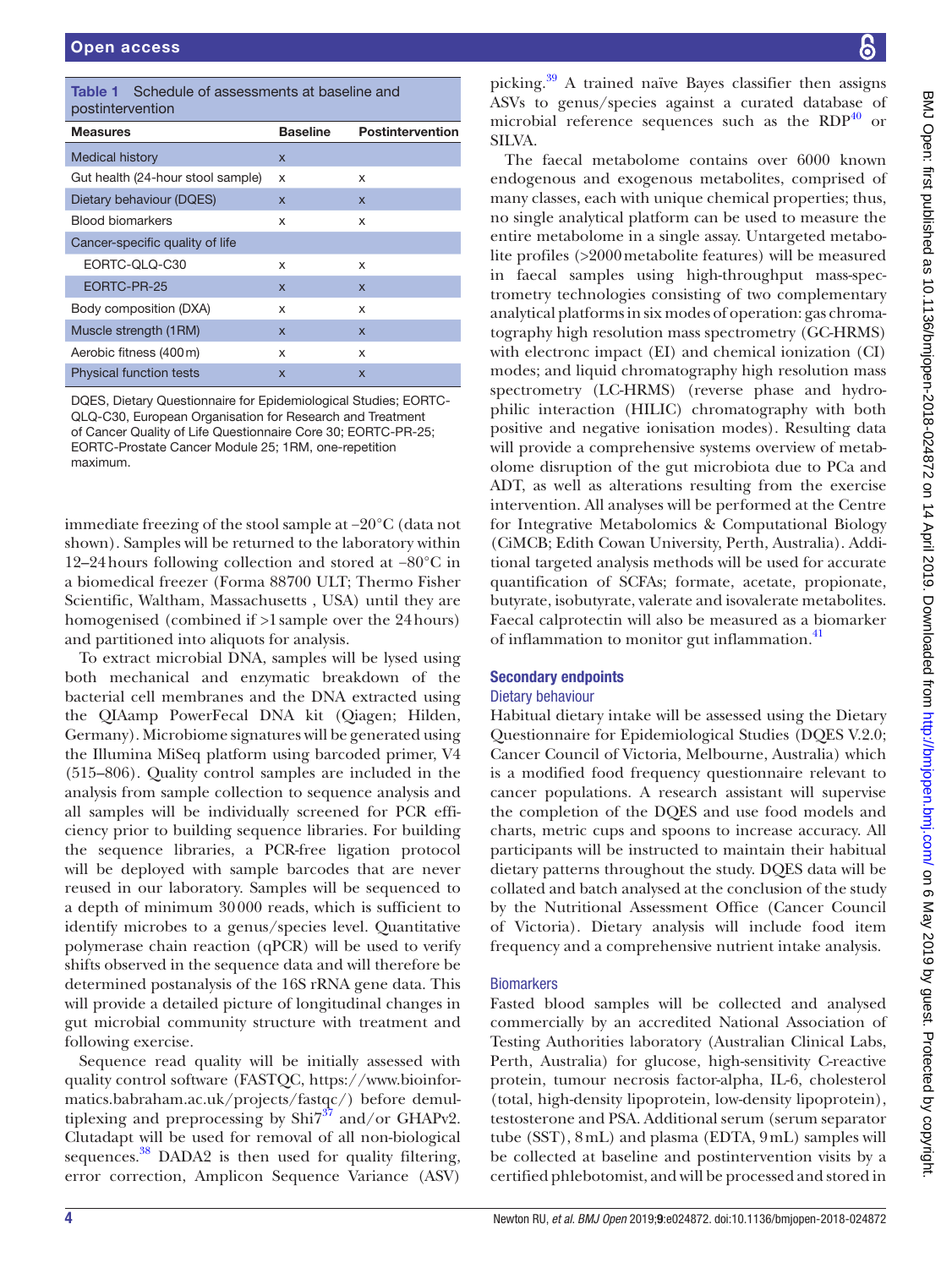a −80°C biomedical freezer (Forma 88700 ULT; Thermo Fisher Scientific) for subsequent metabolomics analysis at the CiMCB. For participants that provide consent, the samples will be stored for a duration of 5 years. We will be pursuing other research studies in advanced cancer patients, and this deidentified blood sample data may be of use to gain further insights and comparisons. For participants who do not provide consent for future storage (but do provide consent for this study), we will destroy any leftover samples following the analysis required for this study (within 6 months from time of patient enrolment).

#### Clinical data

PCa participant medical history, including PCa diagnosis (ie, Gleason score, stage of cancer, months since diagnosis, treatment history and time on ADT), comorbidities (ie, hypertension, osteoarthritis and others), concomitant medications (ie, opioids, beta-blockers, antihypertensives, blood cholesterol and others) and other diagnosed chronic diseases (ie, osteoporosis, diabetes, cardiovascular disease and others) will be sourced from patient medical records. Further, information pertaining to any related history of bowel symptoms, $^{42}$  GI symptoms $^{43}$  and other bowel-related conditions (Bristol Stool Chart) $44$  will also be obtained.

#### Quality of life, bowel function, continence, nausea and appetite

Cancer-specific quality of life indices will be measured using the European Organisation for Research and Treatment of Cancer Quality of Life Questionnaire Core  $30<sup>45</sup>$  assessing five functional scales (physical, role, emotional, cognitive and social functioning), three symptom scales (fatigue, pain, nausea and vomiting), a global health scale and six single items (dyspnea, insomnia, appetite loss, constipation, diarrhoea and financial difficulty). PCa-specific quality of life indices will be measured using the EORTC-Prostate Cancer Module  $25<sup>46</sup>$  assessing urinary symptoms, bowel symptoms, treatment-related symptoms and sexual functioning.

#### Anthropometric and body composition measures

Stature will be recorded to the ~1cm using a wall-mounted stadiometer (Model 222, Seca, Hamburg, Germany), with body mass recorded to the ~0.1kg using an electronic scale (AE Adams CPW Plus-200, Adam Equipment, Connecticut, USA). Whole body fat percentage, fat mass and lean mass will be measured using Dual-energy X-ray Absorptiometry (DXA; Horizon A, Hologic, Marlborough, Massachusetts, USA), with whole-body and appendicular segmentations generated in accordance with Hart and colleagues.<sup>47</sup>

#### Physical fitness

A battery of standard tests will be used to assess physical fitness, including (1) muscle strength, using one-repetition maximum (1RM) tests for chest press, seated row and leg press exercises; (2) aerobic fitness, using the 400 m walk test and (3) physical function, using the timed up and go, 6 m walk test (normal, fast and backward) and repeated chair rise. $48\frac{49}{1}$ 

#### Exercise programme

Patients assigned to the exercise arm will attend three clinic-based supervised exercise sessions each week for 12 weeks consisting of moderate-to-high intensity resistance and aerobic exercise (interval and continuous). Each session will take ~60min, including warm-up and cool-down, and will be supervised by accredited exercise physiologists (Exercise and Sports Science Australia). The exercise programme is designed to provide optimal stimulus to the cardiorespiratory and neuromuscular systems while maximising safety, compliance and retention, thus will be tailored, progressive, periodised and autoregulated in collaboration with the patient (ie, adjusted based on the patient's presentation at each session).

Resistance exercise will be prescribed using repetition maximums (RM), where patients will be required to perform 6–8 different resistance exercises using major muscle groups, at 6–12 RM (the maximal weight that can be lifted 6–12 times each set, equivalent to  $~60\%$ –85% of 1RM) for 3–4 sets per exercise to achieve moderate-tohigh intensity and volume. Aerobic exercise will include 20–30min of moderate-to-vigorous intensity activity (equating to  $~60\%$ –85% of estimated maximum heart rate; or a rating of perceived exertion [RPE] between 6 and 8 using the BORG 10 point scale<sup>50</sup>) involving a variety of modes including walking, jogging, cycling or rowing, using treadmills and/or stationary ergometers. Aerobic intensity will be monitored using heart rate monitors (Polar M400, H10 Sensor, Polar Electro, NSW, Australia) and an RPE chart for assessment. Patients will also be encouraged to perform additional aerobic exercise (such as brisk walking), outside of their supervised exercise clinic visits, progressing towards accruing a volume of activity consistent with national guidelines for health (ie, 150min of physical activity, or a further ~60–90min self-managed). Participants will be provided log books to detail aerobic activity, which will be reviewed in the clinic each week. Flexibility exercises for all joints considered important for function and for all muscles engaged during the session will be provided during the cool-down phase of each exercise session.

#### Statistical analysis

These sample sizes (n=30 per group, totalling n=60) have been chosen to determine a moderate standardised effect (d=0.8) for the primary and most secondary outcome measures (alpha=0.05).

A variety of statistical methods will be used to understand the covariance between microbial diversity and metabolomics profile across time and intervention, including using classical parametric and non-parametric univariate statistical methods (eg, repeated measure analysis of variance [ANOVA]), as well as multivariate projection models (such as principal components analyses and partial least squares discriminant analyses). The purpose of this initial stage of data analysis will be to uncover latent correlated biochemical structure in the data, mapping metabolite concentrations to metabolic pathways and ultimately to determine candidate metabolic signatures associated with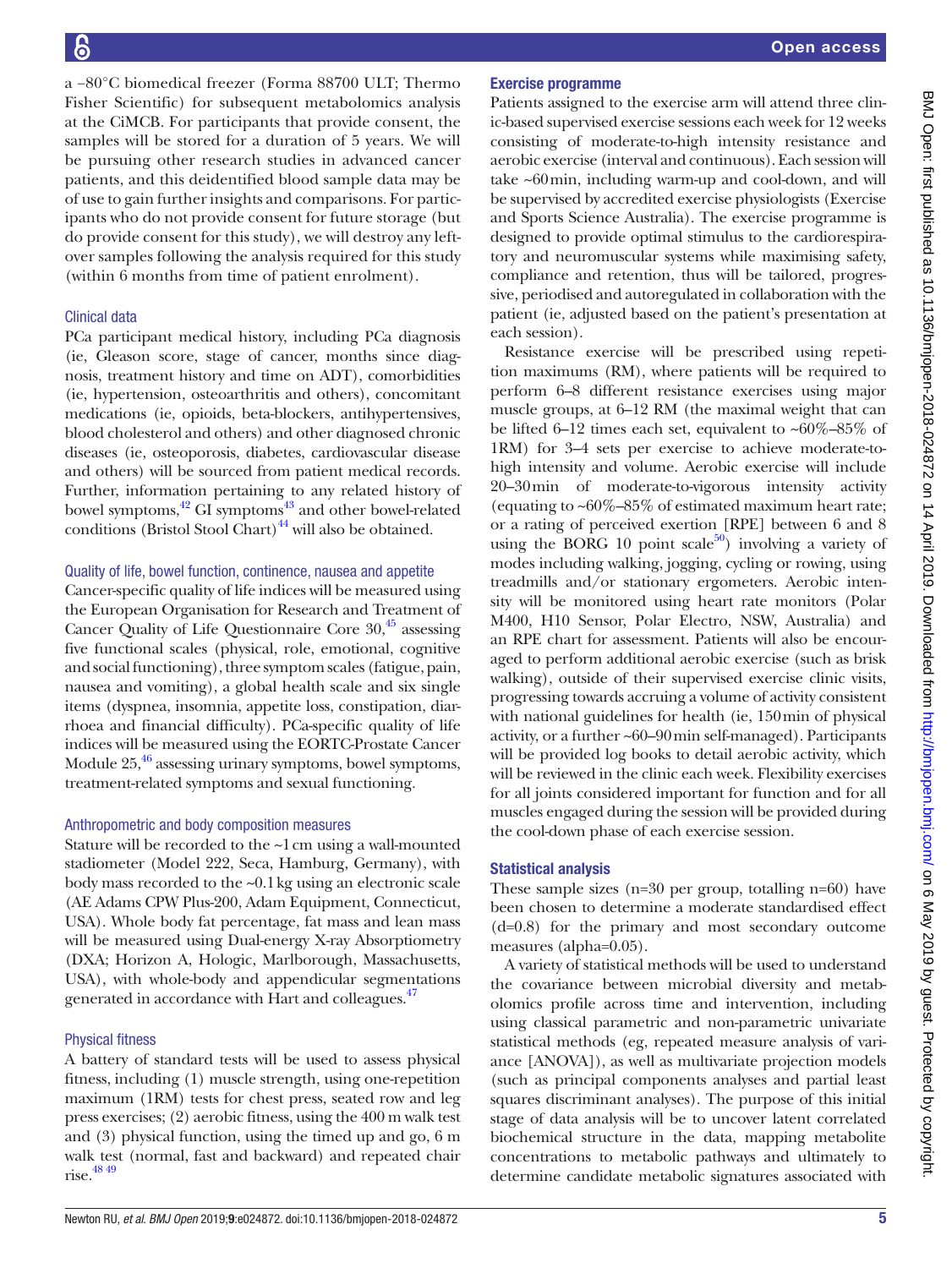dysregulation of the gut microbiome. The resulting metabolite signatures will be integrated with quantified SCFA measurements to contextualise the results. The metabolomic and metagenomic data will be integrated using latent structure projection techniques including  $OnPLS$ , $\frac{5}{5}$ Multiblock Component Analysis<sup>52</sup> and Regularised Gener-alised Canonical Correlation Analysis,<sup>[53](#page-10-28)</sup> which extracts a minimal number of globally predictive orthogonal latent components that exhibit maximal covariance and correlation between data blocks. This will allow us to perform metabolite functional mapping, which will allow us to start unpacking the biochemical mechanism of microbiome/ exercise interaction.

Statistical analyses will also include descriptive characteristics, t-tests, effect size and two-way (group x time) repeated measures ANOVA (or analysis of covariance, adjusted for baseline values, time on ADT and medication change). For categorical variables, Pearson chi-square will be used. Data will be examined using an intention-to-treat approach with multiple imputations followed by a secondary sensitivity analysis to ensure data robustness using a complete cases approach. Data will be completely deidentified, and subsequently coded in order to note which group/interventiona patient received; without any ability to identify the patient in any way. Any identifiable documents will be destroyed. The deidentified information will be kept electronically only, in a password locked folder, on a password locked computer, accessible only by the team investigators. All statistical techniques employed in this study will be implemented using open source software (R or Python), which will be made publicly available at the time of dissemination.

#### Adverse events

Individuals will be monitored for any adverse events during exercise testing and training and will be documented accordingly. The study team has extensive experience in delivering exercise specifically tailored to individuals with PCa in a safe and efficacious manner. The risks of adverse events are low in this study and a data monitoring/safety committee has not been appointed.

#### Patient and public involvement

The Exercise Medicine Research Institute (EMRI) has consumer representatives (cancer patients, survivors and their family members) who volunteer their time to provide input into research directions and study designs. Furthermore, the study clinicians (CIT, RC) consult within the major public and private hospitals in Perth, Western Australia, each with high PCa caseloads, thus have used patient priorities, patient experience and patient preferences to help inform the development of the research questions and outcome measures, while aiding the study protocol to engage participants in a respectful, ethical and impactful way.

#### Ethics and dissemination

Any amendments to the protocol will be submitted to and reviewed the HREC and trial registration will be updated

accordingly. If exercise is proven to result in favourable changes in gut microbial diversity, composition and metabolic profile, and reduce GI complications (inflammation, constipation, diarrhoea and nausea) in PCa patients receiving ADT, this study will form the basis of a future phase III trial. These outcomes will provide further validation of exercise medicine in this population and add to efforts aimed at changing clinical practice. To reach a maximum number of clinicians, practitioners, patients and scientists, the results of this study will be published in international, high-impact peer-reviewed clinical and academic journals. In addition, outcomes will be disseminated through national and international clinical, medical or academic conferences and oncology clinic and patient meetings. Finally, EMRI and the broader study team work closely with the Prostate Cancer Foundation of Australia (PCFA), their support groups and states offices. PCFA will assist in the translation and dissemination of the research findings to community members, and cancer support groups, while study participants will receive their individual results in addition to overall study findings.

#### **DISCUSSION**

PCa patients are burdened with persistent adverse effects of treatment, including GI complications. $7-11$  It has been hypothesised that the hormonal consequences of ADT may have an adverse effect on the composition of gut microbiota[.20](#page-10-29) Perturbations of the composition and function of gut microbiota can cause GI complications and contribute to the development and pathogenesis of metabolism and disease processes such as inflammation, infections and disease progression.<sup>14</sup> Additionally, the metabolomic profile of PCa patients could be an important biomarker for disease state and progression.<sup>[33](#page-10-9)</sup> Consequently, an examination of therapeutic strategies to induce clinically meaningful improvements in the gut microbiome, metabolomic profile and inflammatory status is warranted.

Preliminary evidence indicates that exercise, independent of diet, may result in favourable changes in gut microbial diversity and composition, which has the potential to improve overall metabolic and health profile.<sup>54</sup> While this research is promising, much of this area is in its infancy, with a substantial lack of evidence in a cancer context. Given the paucity of data, coupled with the potential negative health effects of gut dysbiosis in PCa, there is a clear need to directly evaluate the relationship between exercise and gut microbiota in this patient population. The protocol outlined in this paper will evaluate the effects of exercise on changes in the composition and diversity of gut microbiota and if these changes are correlated with favourable inflammatory status, bowel function, continence, nausea and appetite among patients participating in the exercise intervention.

Excess adiposity is associated with a heightened inflammatory state and gut dysbiosis. $55$  Exercise has been previously demonstrated to successfully attenuate and/or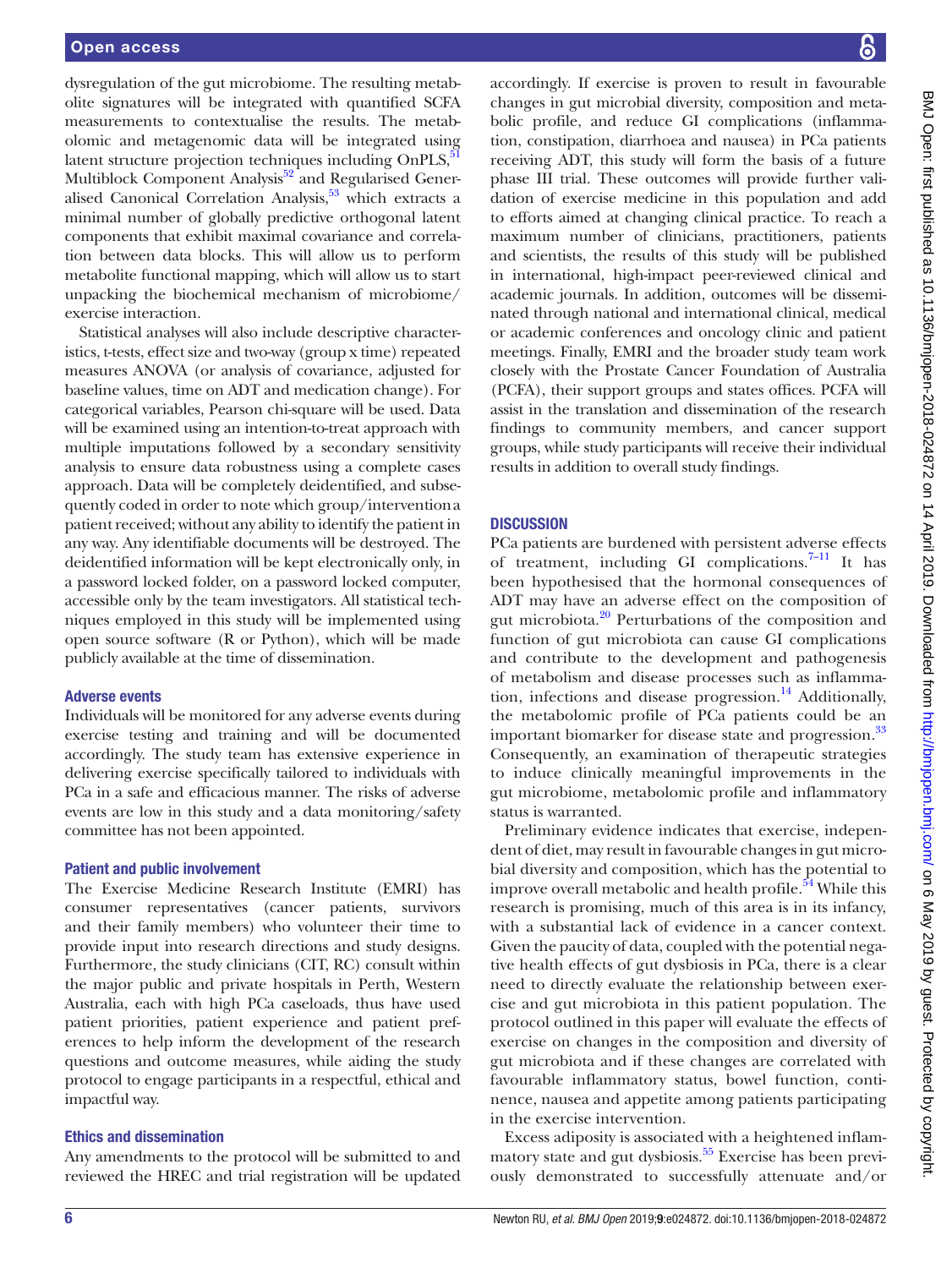reverse the accumulation of fat mass experienced by PCa patients undergoing  $ADT$ .<sup>48,49,56</sup> Consequently, it is biologically plausible that improvements in lean body mass and overall body composition may mediate favourable changes in the composition of gut microbiota, inflammatory status and metabolomic profile. Moreover, gut dysbi-osis has been associated with frailty in older adults.<sup>[57–60](#page-10-33)</sup> Though a causal relationship cannot be determined, improvements in muscle strength and physical function from exercise may contribute to improvements in the composition of gut microbiota in this population. Consequently, analysis of body composition and physical fitness will provide valuable information on any factors that may mediate changes in gut microbiome from exercise. $60$ 

#### **LIMITATIONS**

Despite the novel study design, several limitations should be acknowledged. Though a dietary intervention and/or more rigorous tracking throughout the study would be interesting, limitations in funding, resources and feasibility make it difficult to do this in the current study. An interesting aspect would be to examine the differential efficacy in androgen blockade, sex hormone conversion in the patient and subsequent exercise intervention effects. However, this is not possible in the current study and thus a limitation of the investigation is the ability to link androgen kinetics directly to the primary outcomes. Additionally, although this study will be one of the first to examine changes in gut microbiota with exercise in men with ADT, the lack of follow-up precludes an analysis of the sustainability of outcomes.

#### **CONCLUSIONS**

If demonstrated that this exercise intervention results in clinically meaningful improvements in gut health, the outcomes of this trial will provide innovative, new evidence that can inform the design of future phase III clinical trials to further elucidate the effects of exercise on gut health in patients with PCa. Further, any correlations between changes in the composition and diversity of gut microbiota and inflammatory status, and GI issues, may inform design of future research studies that further explore these relationships.

#### Author affiliations

<sup>1</sup> Exercise Medicine Research Institute, Edith Cowan University, Perth, Western Australia, Australia

<sup>2</sup>School of Human Movement and Nutrition Sciences, University of Queensland, Brisbane, Queensland, Australia

<sup>3</sup>School of Medical and Health Sciences, Edith Cowan University, Joondalup, Western Australia, Australia

<sup>4</sup>School of Molecular and Life Science, Curtin University - Perth City Campus, Perth, Western Australia, Australia

5 Institute for Health Research, University of Notre Dame Australia, Perth, Western Australia, Australia

<sup>6</sup>School of Science, Edith Cowan University, Perth, Western Australia, Australia <sup>7</sup> Centre for Integrative Metabolomics and Computational Biology, Edith Cowan University, Perth, Western Australia, Australia

<sup>8</sup>Department of Radiation Oncology, Genesis Cancer Care, Perth, Western Australia, Australia

<sup>9</sup>Department of Radiation Oncology, Sir Charles Gairdner Hospital, Perth, Western Australia, Australia

Acknowledgements The authors wish to thank Dr Lydia Hearn for her assistance with preparing the manuscript, and the consumer representatives who donated their time to review the study concept and provide input into the study protocol. The authors would also like to thank the many members of the community who donate to, and volunteer for, the Prostate Cancer Foundation of Australia which has funded this study.

Contributors All authors (RUN, CTC, NHH, DRT, DB, AD, RC, CMF, CIT, NS and DAG) contributed to the design and development of the study protocol. RUN, CTC, NHH, DRT, DB, AD, CMF and DAG contributed to writing and editing of the manuscript. RC, CIT and NS provided clinical input to the editing of the manuscript and will provide patient referrals to the study. All authors reviewed and approved the study protocol and have met the International Committee of Medical Journal Editors (ICMJE) recommendations.

Funding This study is funded by Prostate Cancer Foundation Australia (PCFA), New Concepts Grant scheme. NHH is supported by Cancer Council Western Australia Postdoctoral Fellowship. DRT and DB are supported by Professorial Research Fellowships of Edith Cowan University. CMF is supported by an NHMRC Centre of Research Excellence (Prostate Cancer Survivorship) Postdoctoral Fellowship.

Competing interests None declared.

Patient consent for publication Not required.

Ethics approval Ethics approval was obtained from the Human Research Ethics Committee (HREC) of Edith Cowan University (ID: 19827 NEWTON), with additional approval provided by the Radiation, Biosafety and Hazardous Substances Committee (RBHSC).

Provenance and peer review Not commissioned; externally peer reviewed.

Open access This is an open access article distributed in accordance with the Creative Commons Attribution Non Commercial (CC BY-NC 4.0) license, which permits others to distribute, remix, adapt, build upon this work non-commercially, and license their derivative works on different terms, provided the original work is properly cited, appropriate credit is given, any changes made indicated, and the use is non-commercial. See: [http://creativecommons.org/licenses/by-nc/4.0/.](http://creativecommons.org/licenses/by-nc/4.0/)

#### **REFERENCES**

- <span id="page-9-0"></span>1. Belkaid Y, Hand TW. Role of the microbiota in immunity and inflammation. *[Cell](http://dx.doi.org/10.1016/j.cell.2014.03.011)* 2014;157:121–41.
- <span id="page-9-5"></span>2. Marchesi JR, Adams DH, Fava F, *et al*. The gut microbiota and host health: a new clinical frontier. *[Gut](http://dx.doi.org/10.1136/gutjnl-2015-309990)* 2016;65:330–9.
- <span id="page-9-1"></span>3. Mach N, Fuster-Botella D. Endurance exercise and gut microbiota: a review. *[J Sport Health Sci](http://dx.doi.org/10.1016/j.jshs.2016.05.001)* 2017;6:179–97.
- 4. Sanz Y, Olivares M, Moya-Pérez Á, *et al*. Understanding the role of gut microbiome in metabolic disease risk. *[Pediatr Res](http://dx.doi.org/10.1038/pr.2014.170)* 2015;77:236–44.
- 5. Manzoor MAP, Rekha PD. Prostate cancer: Microbiome the 'unforeseen organ'. *[Nat Rev Urol](http://dx.doi.org/10.1038/nrurol.2017.97)* 2017;14:521–2.
- <span id="page-9-2"></span>6. Rhee H, Gunter JH, Heathcote P, *et al*. Adverse effects of androgendeprivation therapy in prostate cancer and their management. *[BJU](http://dx.doi.org/10.1111/bju.12964)  [Int](http://dx.doi.org/10.1111/bju.12964)* 2015;115:3–13.
- <span id="page-9-3"></span>7. Potosky AL, Davis WW, Hoffman RM, *et al*. Five-year outcomes after prostatectomy or radiotherapy for prostate cancer: the prostate cancer outcomes study. *[J Natl Cancer Inst](http://dx.doi.org/10.1093/jnci/djh259)* 2004;96:1358–67.
- 8. Sanda MG, Dunn RL, Michalski J, *et al*. Quality of life and satisfaction with outcome among prostate-cancer survivors. *[N Engl J Med](http://dx.doi.org/10.1056/NEJMoa074311)* 2008;358:1250–61.
- 9. Stensvold A, Dahl AA, Brennhovd B, *et al*. Bother problems in prostate cancer patients after curative treatment. *[Urol Oncol](http://dx.doi.org/10.1016/j.urolonc.2011.12.020)* 2013;31:1067–78.
- 10. King MT, Viney R, Smith DP, *et al*. Survival gains needed to offset persistent adverse treatment effects in localised prostate cancer. *[Br J](http://dx.doi.org/10.1038/bjc.2011.552)  [Cancer](http://dx.doi.org/10.1038/bjc.2011.552)* 2012;106:638–45.
- 11. Maeda Y, Høyer M, Lundby L, *et al*. Faecal incontinence following radiotherapy for prostate cancer: a systematic review. *[Radiother](http://dx.doi.org/10.1016/j.radonc.2010.12.004)  [Oncol](http://dx.doi.org/10.1016/j.radonc.2010.12.004)* 2011;98:145–53.
- <span id="page-9-4"></span>12. Frugé AD, Ptacek T, Tsuruta Y, *et al*. Dietary changes impact the gut microbe composition in overweight and obese men with